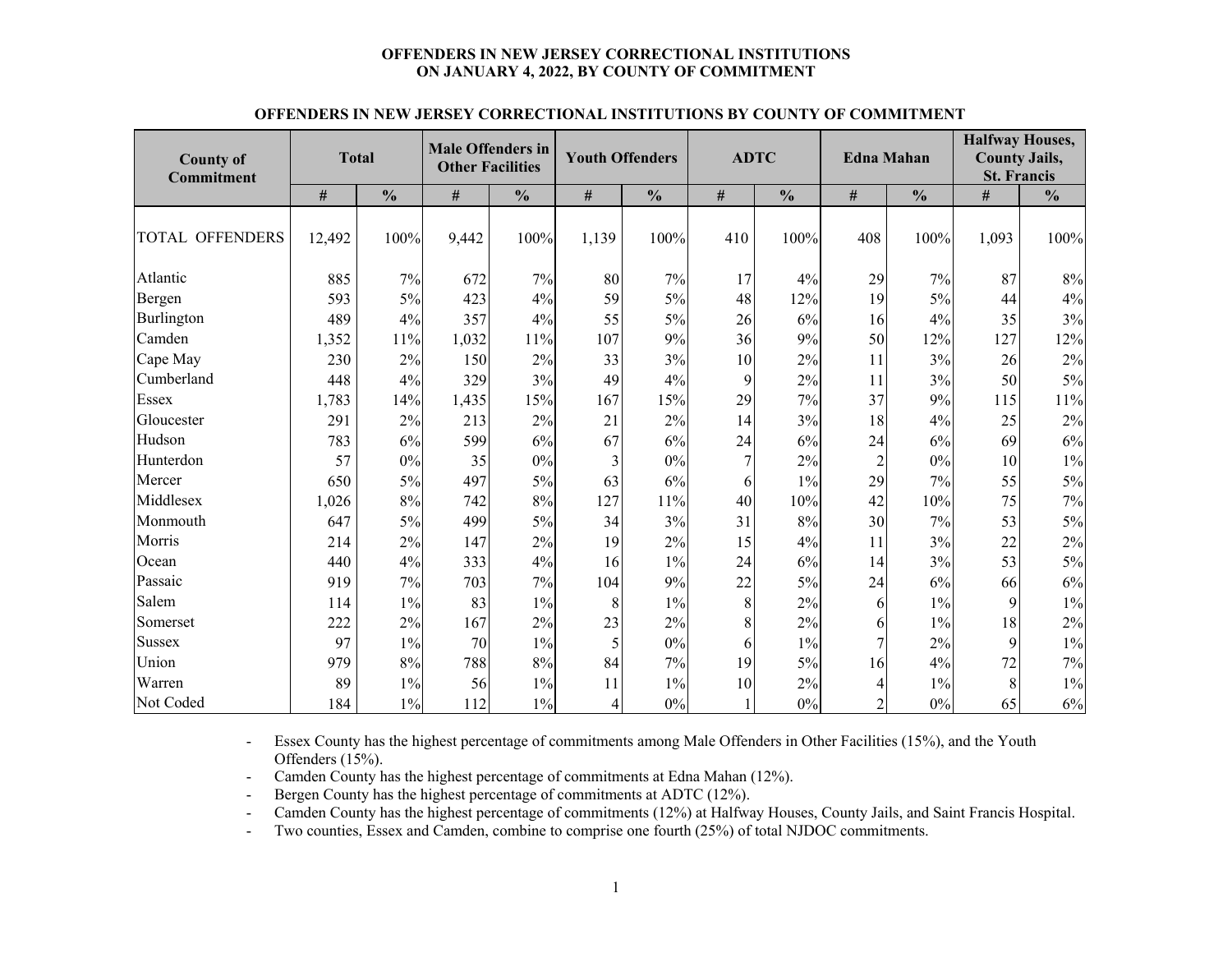# **Prison Complex Offenders By County Of Commitment**

| <b>Institution</b>         | <b>Total</b>  | Atl      | <b>Ber</b> | <b>Burl</b> | Cam      | Cape<br>May             | Cum         | <b>Ess</b> | Glou | Hud       | Hunt                 | Mer          | <b>Mid</b> | Mon      | Mor            | <b>Oc</b> | Pas       | Sal        | Som             | <b>Sus</b>   | Un         | War     | <b>Not</b><br>Coded |
|----------------------------|---------------|----------|------------|-------------|----------|-------------------------|-------------|------------|------|-----------|----------------------|--------------|------------|----------|----------------|-----------|-----------|------------|-----------------|--------------|------------|---------|---------------------|
|                            |               |          |            |             |          |                         |             |            |      |           |                      |              |            |          |                |           |           |            |                 |              |            |         |                     |
| <b>Bayside</b>             | 893           | 72       | 24         | 38          | 140      | 22                      | 50          | 115        | 27   | 59        | 6                    | 59           | 61         | 46       | 6              | 17        | 48        | 11         | 9 <sub>l</sub>  |              | 69         | 4       | 3                   |
| Main                       | 100%          | 8%       | 3%         | 4%          | 16%      | 2%                      | 6%          | 13%        | 3%   | 7%        | 1%                   | 7%           | 7%         | 5%       | 1%             | 2%        | 5%        | 1%         | 1%              | 1%           | 8%         | 0%      | 0%                  |
| <b>Bayside</b>             | 273           | 28       | 9          | 61          | 55       | 31                      | 13          | 28         | 15   | 17        |                      | 16           | 19         | 9        | 3              | 14        | 16        | 0          | 6               | $\mathbf{0}$ | 14         |         | 0                   |
| Farm                       | 100%          | 10%      | 3%         | 2%          | 20%      | 1%                      | 5%          | 10%        | 5%   | 6%        | 0%                   | 6%           | 7%         | 3%       | 1%             | 5%        | 6%        | 0%         | 2%              | 0%           | 5%         | 0%      | $0\%$               |
| <b>Bayside Total</b>       | 1,166         | 100      | 33         | 44          | 195      | 25                      | 63          | 143        | 42   | 76        | $\overline{7}$       | 75           | 80         | 55       | $\overline{9}$ | 31        | 64        | 11         | 15              |              | 83         | 5       | 3                   |
|                            | 100%          | 9%       | 3%         | $4\%$       | 17%      | 2%                      | 5%          | 12%        | 4%   | 7%        | 1%                   | 6%           | 7%         | 5%       | 1%             | 3%        | 5%        | 1%         | 1%              | 1%           | 7%         | 0%      | $0\%$               |
| <b>East Jersey</b>         |               |          |            |             |          |                         |             |            |      |           |                      |              |            |          |                |           |           |            |                 |              |            |         |                     |
| <b>Main</b>                | 1,201<br>100% | 63<br>5% | 60<br>5%   | 45<br>4%    | 86<br>7% | 8 <sup>1</sup><br>$1\%$ | 25<br>2%    | 225<br>19% | 1%   | 106<br>9% | $\overline{2}$<br>0% | 56<br>5%     | 99<br>8%   | 64<br>5% | 26<br>2%       | 52<br>4%  | 102<br>8% | 8<br>$1\%$ | 15<br>1%        | 8<br>$1\%$   | 130<br>11% | 6<br>0% | $\bf 8$<br>1%       |
| <b>East Jersey</b><br>Camp | 39            |          |            | 0           | 0        | $\overline{2}$          | $\mathbf 0$ | 9          |      | 2         |                      | $\mathbf{0}$ |            |          | 2              | 1         |           | 0          | 2               |              | 9          |         |                     |
|                            | 1,201         | 63       | 60         | 45          | 86       | 8 <sup>1</sup>          | 25          | 225        |      | 106       | $\overline{2}$       | 56           | 99         | 64       | 26             | 52        | 102       | 8          | 15 <sup>1</sup> | 8            | 130        | 6       | 8                   |
| <b>East Jersey Total</b>   | 1,240         | 64       | 62         | 45          | 86       | 10                      | 25          | 234        | 8    | 108       | 2 <sub>l</sub>       | 56           | 99         | 65       | 28             | 53        | 106       | 8          | 17              | 9            | 139        |         | 9                   |
|                            | 100%          | 5%       | 5%         | 4%          | 7%       | 1%                      | 2%          | 19%        | 1%   | 9%        | 0%                   | 5%           | 8%         | 5%       | 2%             | 4%        | 9%        | $1\%$      | 1%              | 1%           | 11%        | 1%      | $1\%$               |
|                            |               |          |            |             |          |                         |             |            |      |           |                      |              |            |          |                |           |           |            |                 |              |            |         |                     |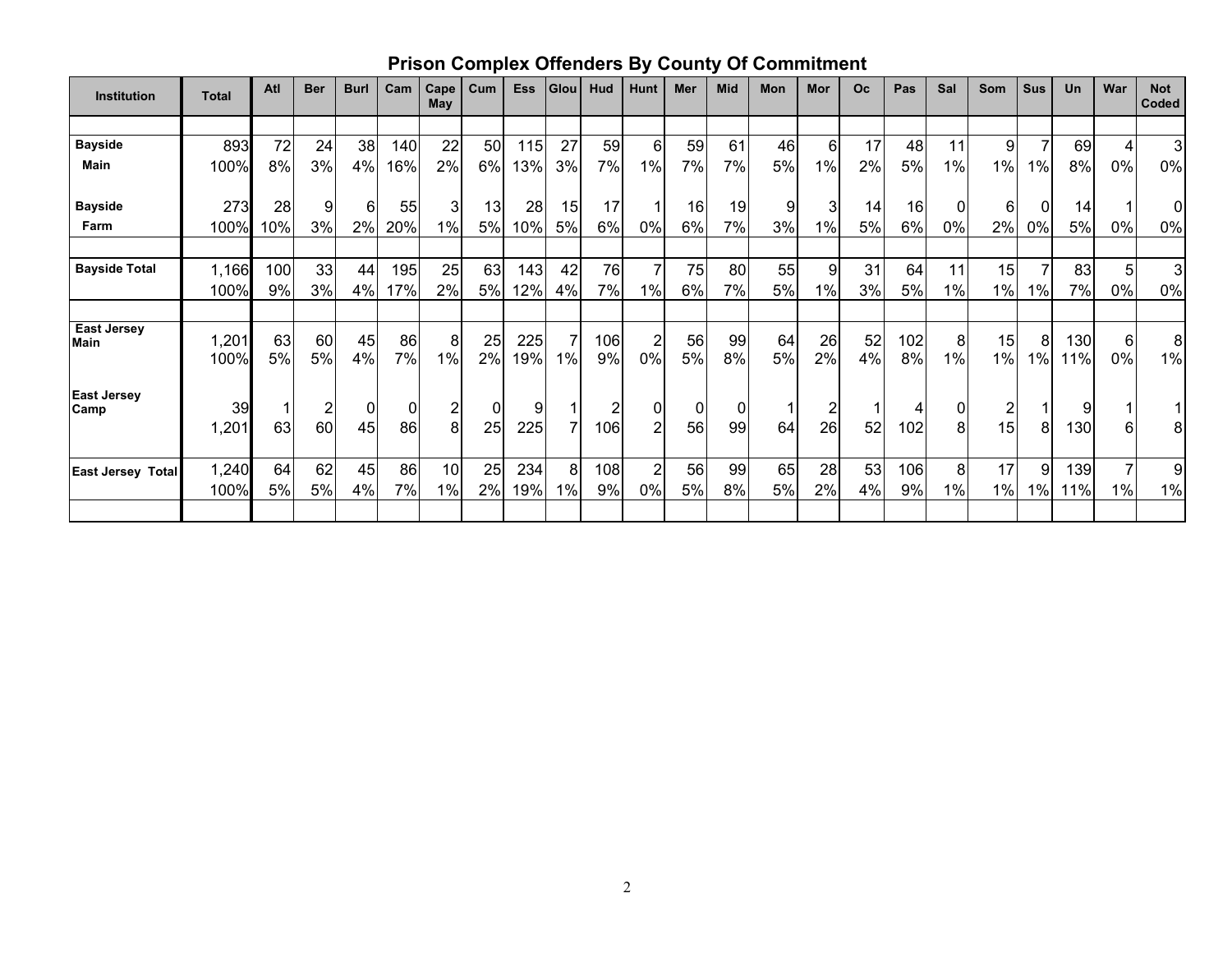# **Prison Complex Offenders By County Of Commitment**

| <b>Institution</b>                                  | <b>Total</b>  | Atl      | <b>Ber</b> | <b>Burl</b> | Cam   | Cape<br>May | Cum      | <b>Ess</b> | Glou     | Hud | <b>Hunt</b> | l Mer | Mid      | Mon      | Mor | <b>Oc</b> | Pas | Sal      | Som      | <b>Sus</b> | Un       | War   | <b>Not</b><br>Coded |
|-----------------------------------------------------|---------------|----------|------------|-------------|-------|-------------|----------|------------|----------|-----|-------------|-------|----------|----------|-----|-----------|-----|----------|----------|------------|----------|-------|---------------------|
|                                                     |               |          |            |             |       |             |          |            |          |     |             |       |          |          |     |           |     |          |          |            |          |       |                     |
| <b>Midstate</b>                                     | 456           | 42       | 16         | 16          | 42    | 8           | 16       | 55         | 17       | 30  | 5           | 19    | 58       | 31       | 5   | 20        | 25  | 3        | 11       | 6          | 27       | 3     | 1                   |
|                                                     | 100%          | 9%       | 4%         | 4%          | 9%    | 2%          | 4%       | 12%        | 4%       | 7%  | 1%          | 4%    | 13%      | 7%       | 1%  | 4%        | 5%  | 1%       | 2%       | 1%         | 6%       | 1%    | 0%                  |
|                                                     |               |          |            |             |       |             |          |            |          |     |             |       |          |          |     |           |     |          |          |            |          |       |                     |
| <b>NJ State Prison</b>                              | 1,459         | 105      | 76         | 62          | 129   | 18          | 55       | 232        | 21       | 85  | 5           | 76    | 96       | 81       | 23  | 52        | 97  | 12       | 18       | 11         | 123      |       | 75                  |
|                                                     | 100%          | 7%       | 5%         | 4%          | 9%    | 1%          | 4%       | 16%        | $1\%$    | 6%  | 0%          | 5%    | 7%       | 6%       | 2%  | 4%        | 7%  | 1%       | 1%       | 1%         | 8%       | $0\%$ | 5%                  |
| <b>Northern</b>                                     | 1,745         | 58       | 89         | 44          | 111   | 10          | 29       | 406        | 24       | 118 | 6           | 106   | 136      | 83       | 27  | 35        | 177 | 8        | 49       | 10         | 194      | 16    | $\boldsymbol{9}$    |
| Main                                                | 100%          | 3%       | 5%         | 3%          | 6%    | 1%          | 2%       | 23%        | 1%       | 7%  | 0%          | 6%    | 8%       | 5%       | 2%  | 2%        | 10% | 0%       | 3%       | 1%         | 11%      | 1%    | $1\%$               |
| <b>Northern</b>                                     | 311           | 10       | 21         | 5           | 10    | 2           | 51       | 72         | 3        | 34  | 0           | 19    | 25       | 5        | 7   | 5         | 42  |          |          |            | 34       | 3     | 3                   |
| Ad Seg Male                                         | 100%          | 3%       | 7%         | 2%          | 3%    | $1\%$       | 2%       | 23%        | $1\%$    | 11% | $0\%$       | 6%    | 8%       | 2%       | 2%  | 2%        | 14% | 0%       | 1%       | 0%         | 11%      | 1%    | 1%                  |
| <b>Northern Total</b>                               | 2,056         | 68       | 110        | 49          | 121   | 12          | 34       | 478        | 27       | 152 | 6           | 125   | 161      | 88       | 34  | 40        | 219 | 9        | 53       | 11         | 228      | 19    | 12                  |
|                                                     | 100%          | 3%       | 5%         | 2%          | 6%    | 1%          | 2%       | 23%        | 1%       | 7%  | 0%          | 6%    | 8%       | 4%       | 2%  | 2%        | 11% | 0%       | 3%       | 1%         | 11%      | 1%    | 1%                  |
|                                                     |               |          |            |             |       |             |          |            |          |     |             |       |          |          |     |           |     |          |          |            |          |       |                     |
| Southern                                            | 1,000<br>100% | 91<br>9% | 30         | 50<br>5%    | 150   | 20<br>2%    | 53<br>5% | 87<br>9%   | 42<br>4% | 54  | 4           | 46    | 86<br>9% | 66<br>7% | 17  | 32<br>3%  | 76  | 12<br>1% | 20<br>2% | 6<br>1%    | 53<br>5% | 0%    | 1                   |
|                                                     |               |          | 3%         |             | 15%   |             |          |            |          | 5%  | 0%          | 5%    |          |          | 2%  |           | 8%  |          |          |            |          |       | $0\%$               |
| <b>South Woods</b>                                  | 2,065         | 202      | 96         | 91          | 309   | 57          | 83       | 206        | 56       | 94  | 6           | 100   | 162      | 113      | 31  | 105       | 116 | 28       | 33       | 20         | 135      | 11    | 11                  |
|                                                     | 100%          | 10%      | 5%         | 4%          | 15%   | 3%          | 4%       | 10%        | 3%       | 5%  | 0%          | 5%    | 8%       | 5%       | 2%  | 5%        | 6%  | 1%       | 2%       | 1%         | 7%       | 1%    | 1%                  |
| <b>Subtotal</b>                                     | 9,442         | 672      | 423        | 357         | 1,032 | 150         | 329      | 1,435      | 213      | 599 | 35          | 497   | 742      | 499      | 147 | 333       | 703 | 83       | 167      | 70         | 788      | 56    | 112                 |
| <b>Male Offenders in</b><br><b>Other Facilities</b> | 100%          | 7%       | 4%         | 4%          | 11%   | 2%          | 3%       | 15%        | 2%       | 6%  | 0%          | 5%    | 8%       | 5%       | 2%  | 4%        | 7%  | 1%       | 2%       | 1%         | 8%       | 1%    | 1%                  |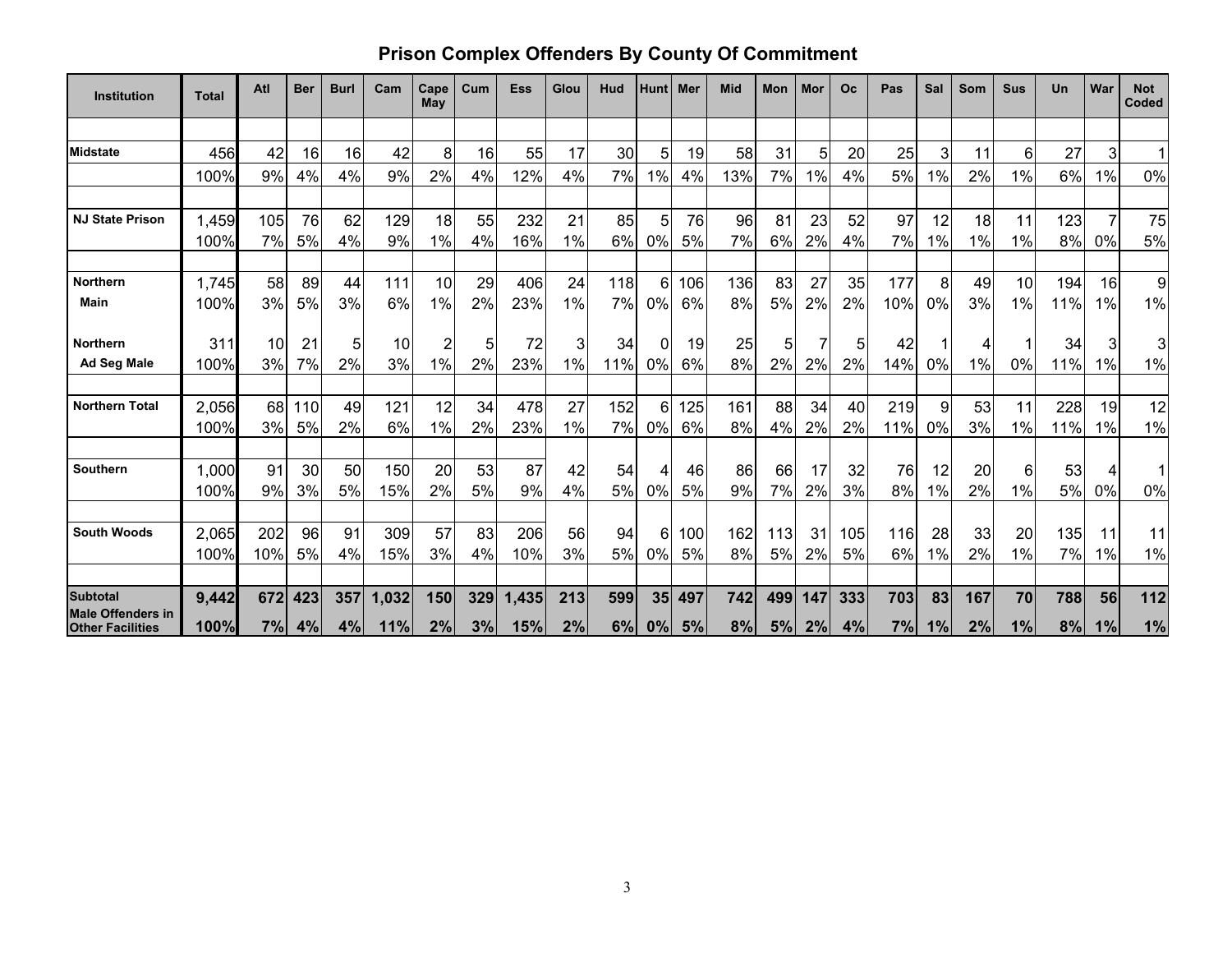| <b>Institution</b>    | Total  | Atl | <b>Ber</b> | <b>Burl</b>     | Cam   | Cape<br>May | Cum | <b>Ess</b> | Glou | Hud | Hunt  | <b>Mer</b> | Mid | <b>Mon</b> | Mor | <b>Oc</b> | Pas | Sal               | <b>Som</b> | <b>Sus</b> | <b>Un</b>       | War       | <b>Not</b><br>Coded |
|-----------------------|--------|-----|------------|-----------------|-------|-------------|-----|------------|------|-----|-------|------------|-----|------------|-----|-----------|-----|-------------------|------------|------------|-----------------|-----------|---------------------|
|                       |        |     |            |                 |       |             |     |            |      |     |       |            |     |            |     |           |     |                   |            |            |                 |           |                     |
| <b>ADTC</b>           | 410    | 17  | 48         | 26              | 36    | 10          |     | 29         | 14   | 24  |       | 6          | 40  | 31         | 15  | 24        | 22  |                   | 8          | 61         | 19              | 10        |                     |
|                       | 100%   | 4%  | 12%        | 6%              | $9\%$ | 2%          | 2%  | 7%         | 3%   | 6%  | 2%    | 1%         | 10% | 8%         | 4%  | 6%        | 5%  | 2%                | 2%         | $1\%$      | 5%              | 2%        | 0%                  |
|                       |        |     |            |                 |       |             |     |            |      |     |       |            |     |            |     |           |     |                   |            |            |                 |           |                     |
| <b>Subtotal</b>       | 9,852  | 689 | 471        | 383             | 1,068 | 160         | 338 | 1,464 227  |      | 623 | 42    | 503        | 782 | 530        | 162 | 357       | 725 | 91 <sub>1</sub>   | 175        | 76         | 807             | 66        | 113                 |
|                       | 100%   | 7%  | 5%         | 4%              | 11%   | 2%          | 3%  | 15%        | 2%   | 6%  | 0%    | 5%         | 8%  | 5%         | 2%  | 4%        | 7%  | $1\%$             | 2%         | 1%         | 8%              | 1%        | 1%                  |
|                       |        |     |            |                 |       |             |     |            |      |     |       |            |     |            |     |           |     |                   |            |            |                 |           |                     |
| <b>Mahan - Female</b> | 408    | 29  | 19         | 16 <sup>1</sup> | 50    |             |     | 37         | 18   | 24  | 2     | 29         | 42  | 30         |     | 14        | 24  | 61                | 61         |            | 16 <sub>1</sub> |           | 2                   |
| Prison                | 100%   | 7%  | <b>5%</b>  | 4%              | 12%   | 3%          | 3%  | 9%         | 4%   | 6%  | $0\%$ | 7%         | 10% | 7%         | 3%  | 3%        | 6%  | 1% $\blacksquare$ | $1\%$      | 2%         | 4%              | 1%        | 0%                  |
|                       |        |     |            |                 |       |             |     |            |      |     |       |            |     |            |     |           |     |                   |            |            |                 |           |                     |
| <b>Total Prison</b>   | 10,260 | 718 | 490        | 399             | 1,118 | 171         | 349 | $-1,501$   | 245  | 647 | 44    | 532        | 824 | 560        | 173 | 371       | 749 | 97 <sub>l</sub>   | 181        | 83         | 823             | <b>70</b> | 115                 |
| <b>Complex</b>        | 100%   | 7%  | 5%         | $4\%$           | 11%   | 2%          | 3%  | 15%        | 2%   | 6%  | 0%    | 5%         | 8%  | 5%         | 2%  | 4%        | 7%  | 1%                | 2%         | $1\%$      | 8%              | 1%        | 1%                  |

# **Prison Complex Offenders By County Of Commitment**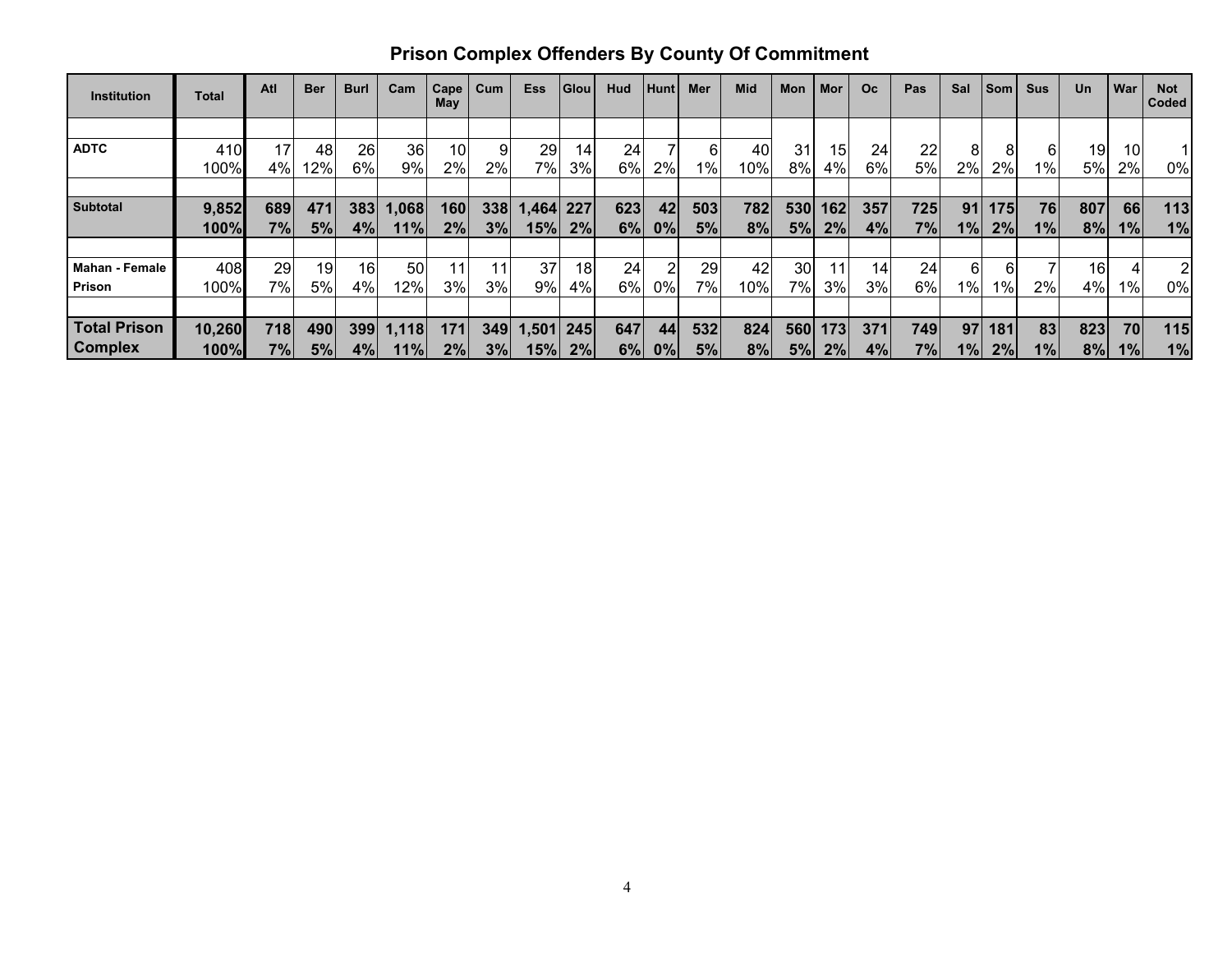# **Youth Offenders By County Of Commitment**

| <b>Institution</b>                     | <b>Total</b>  | Atl      | <b>Ber</b> | <b>Burl</b> | Cam      | $Cape$ $ Cum$<br>May |          | <b>Ess</b> | Glou | <b>Hud</b> | Hunt                      | Mer      | <b>Mid</b> | Mon      | Mor      | <b>Oc</b> | Pas              | Sal                  | l Som I  | <b>Sus</b> | Un          | War     | <b>Not</b><br><b>Coded</b> |
|----------------------------------------|---------------|----------|------------|-------------|----------|----------------------|----------|------------|------|------------|---------------------------|----------|------------|----------|----------|-----------|------------------|----------------------|----------|------------|-------------|---------|----------------------------|
|                                        |               |          |            |             |          |                      |          |            |      |            |                           |          |            |          |          |           |                  |                      |          |            |             |         |                            |
| <b>Garden State</b>                    | ,139          | 80       | 59         | 55          | 107      | 33                   | 49       | 167        | 21   | 67         |                           | 63       | 127        | 34       | 19       | 16        | 104 <sub>1</sub> | 81                   | 23       | 51         | 84          | 11      |                            |
|                                        | 100%          | 7%       | 5%         | 5%          | 9%       | 3%                   | 4%       | 15%        | 2%   | $6\%$      | 0%                        | 6%       | 11%        | 3%       | 2%       | 1%        | 9%               | $1\%$                | 2%       | 0%         | $7\%$       | $1\%$   | 0%                         |
|                                        |               |          |            |             |          |                      |          |            |      |            |                           |          |            |          |          |           |                  |                      |          |            |             |         |                            |
| <b>Total Youth</b><br><b>Offenders</b> | 1,139<br>100% | 80<br>7% | 60<br>5%   | 45<br>4%    | 86<br>8% | 8<br>1%              | 25<br>2% | 225<br>20% | 1%   | 106 <br>9% | $\overline{2}$<br>$ 0\% $ | 56<br>5% | 99<br>9%   | 64<br>6% | 26<br>2% | 52<br>5%  | 102<br>9%        | 8 <sup>1</sup><br>1% | 15<br>1% | 81<br>1%   | 130 <br>11% | 6<br>1% | 8<br>1%                    |